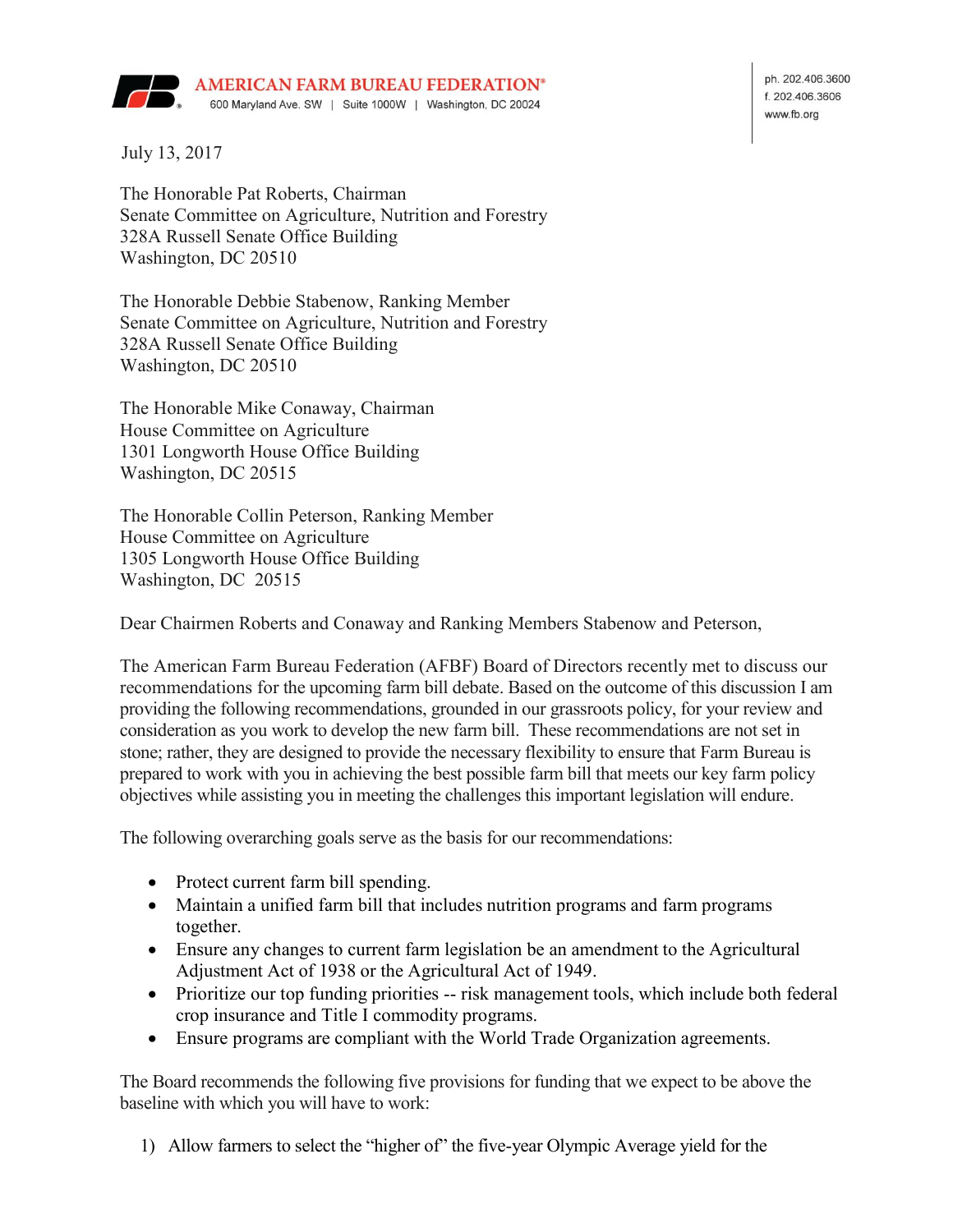Agriculture Risk Coverage County Program (ARC-CO) or a simple 10-year average yield.

- 2) Increase the reference price used as the floor for the ARC-CO program by 5% for corn, soybeans, wheat, sorghum and other minor crops. Increasing the ARC-CO plug prices for corn, soybeans and wheat by 5% would mean ARC-CO floor prices of \$3.90, \$8.80 and \$5.80 per bushel, respectively.
- 3) Support a cotton lint program and/or designating cotton seed as an "other oilseed" to make cotton eligible for Title 1 commodity support programs.
- 4) Improve the Dairy Margin Protection Program by supporting a package that contains the following: a) a two-tiered approach to providing a safety net for dairy by continuing to treat production of 4 million pounds of milk covered annually differently than more than 4 million pounds of production; b) increase the administrative fee from \$100 to \$300 for catastrophic level of protection; c) reduce premium rates 25% from the current rate for the first 4 million pounds of production history covered and increase premium rates 25% from the current rate for coverage above 4 million pounds; d) lower the maximum coverage level from \$8.00 to \$7.00; e) raise the catastrophic level from \$4.00 to \$4.50; and f) increase the feed ration formula for all producers by 10 percent.
- 5) Increase the \$20 million annual cap on livestock insurance products to \$75 million annually.

The AFBF Board also approved the following recommendations. Our analysis suggests these provisions, while addressing issues important to our farmers and ranchers, have little or no additional cost above the baseline.

### **Commodity Programs**

- Continuation of the Price Loss Coverage program and the ARC program. Farmers want a choice of which risk management programs work best for their operation.
- Changes to the ARC-CO program to make it more effective and fair to all farmers.
- The opportunity for all farmers to re-elect and/or re-enroll in Title 1 programs.
- Basing Title 1 payments on historic, rather than planted, acres.
- Altering the cascade used to determine county yields for the ARC program to make Risk Management Agency (RMA) data the primary option followed by contiguous county RMA data, National Agricultural Statistics Service data and discretion of the state Farm Service Agency director.
- Making ARC-CO payments using the ARC-CO payment rate for the county in which the land is physically located rather than the rate for the administrative county used by the farmer.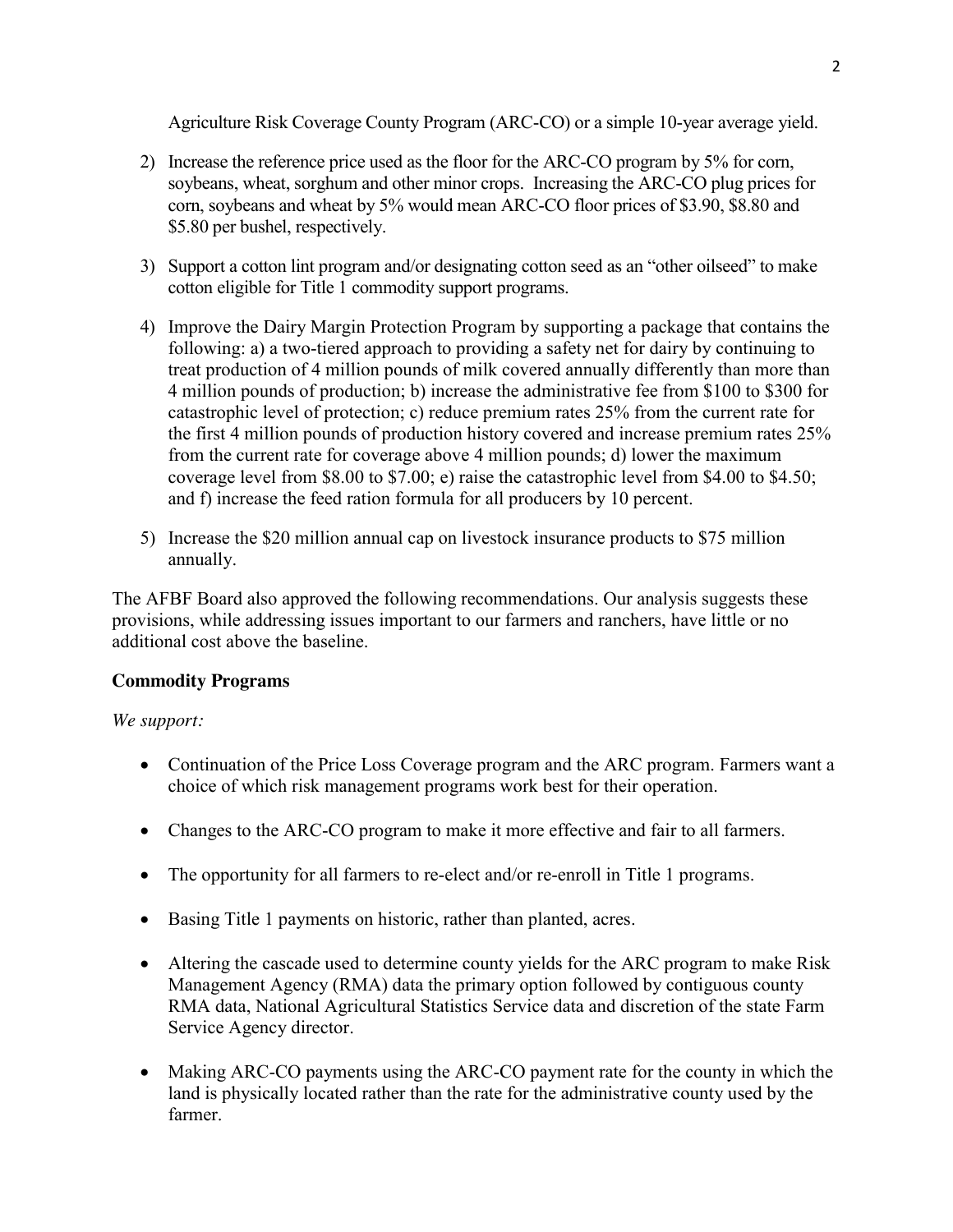#### **Conservation Programs**

#### *We support:*

- Requiring USDA to update rental rate data for the Conservation Reserve Program (CRP) every year rather than every other year.
- Capping the pollinator rental rate at the lower of \$300 per acre or 90% of the average county cash rent for the type of land that is entered into the pollinator program.
- Allowing adequate flexibility in establishment practices and mid-contract maintenance for acres enrolled in the CRP to completely control any noxious weeds or problem species that may have been introduced in the pollinator plot.

#### *We do not support:*

- $\bullet$  Increasing the cap on the CRP above the current 24 million acre cap.
- CRP "knock offs" that offer contracts similar to the current CRP program but only require short-term (3-5 year) contracts rather than 10-15 contracts.
- Allowing the same parcel of land to be re-enrolled in the general CRP after the conclusion of two contracts.

#### **Dairy**

We support maintaining the current three-month sign-up gap and ending enrollment in September prior to the Margin Protection Program coverage year and retention of the Secretary of Agriculture's ability to delay the sign-up period on an ad hoc basis.

### **Whole Farm Revenue Protection Program (WFRP)**

We support keeping the WFRP as a pilot program rather than making it a permanent federal crop insurance program.

In addition, there are other policy recommendations attached. Thank you for considering this information. We stand ready to work with you during the upcoming farm bill debate.

Sincerely,

Aby Suall

Zippy Duvall President

Attachment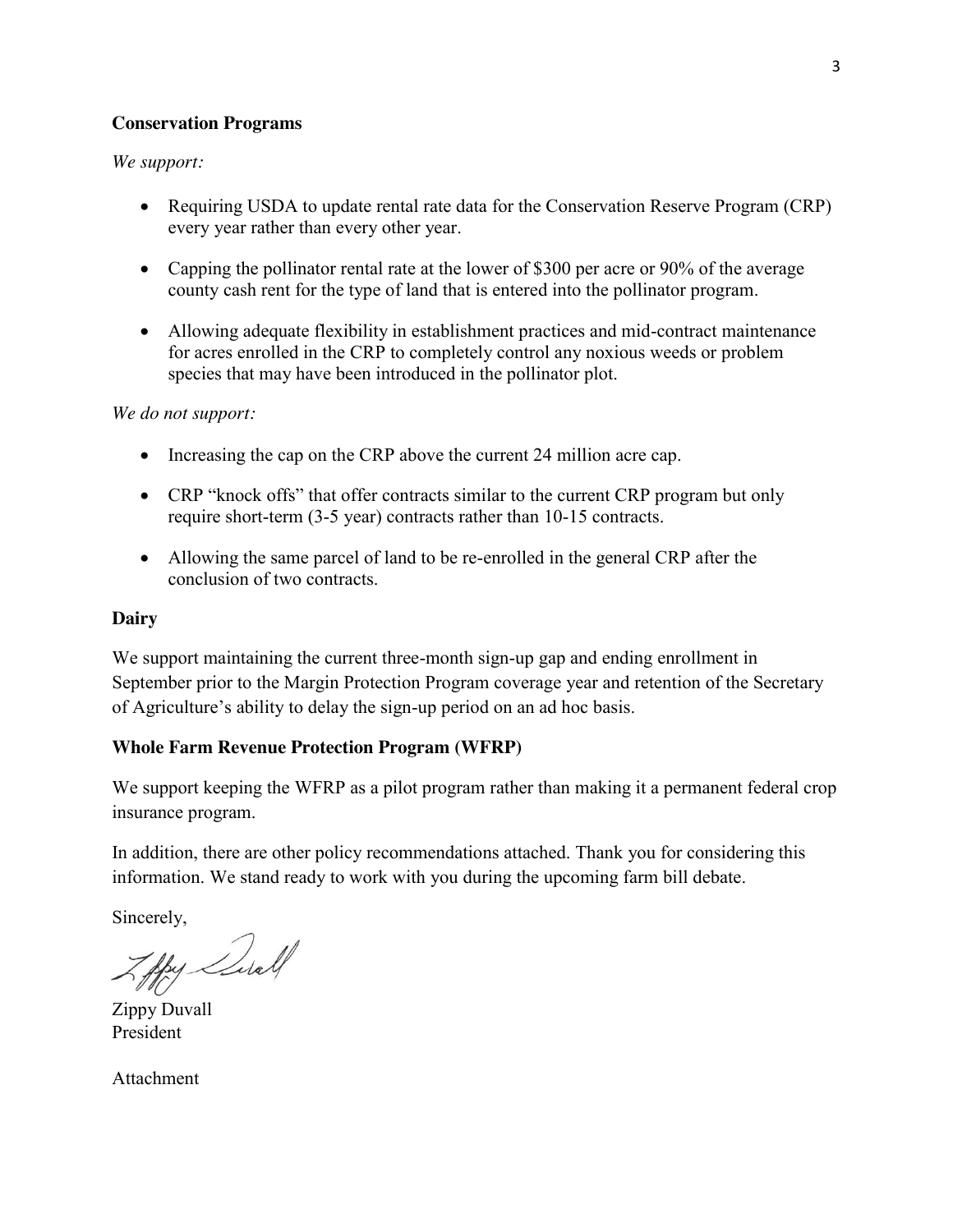# **Farm Bureau Policy Recommendations**

## **Commodity Programs:**

We support:

- continuation of a counter-cyclical program like the Price Loss Coverage (PLC) program and a revenue program like the Agriculture Risk Coverage (ARC) program;
- the opportunity for farmers to re-elect and/or re-enroll in ARC and/or PLC;
- a cotton marketing loan at 52 cents per pound;
- all Title 1 payments be based on historic, rather than planted, acres;
- modifying "actively engaged" rules to more broadly define family by including nonlineal familial relationships such as first or second cousins;
- the family farm exemption from the "actively engaged" management restriction and recordkeeping requirements not be altered; and
- maintaining the current 2014 sugar provisions in the next farm bill.

We oppose:

- income means testing;
- payment limitations; and
- targeting of benefits being applied to farm program payment eligibility.

## **Crop Insurance:**

We support:

- the availability of crop yield and/or revenue insurance for all producers of all crops;
- continuation of the federal government financial support, at a percent not less than current levels;
- continuation of everyone being eligible for the program, regardless of size of the operation or payments; and
- the currently legislatively approved farmer premium discount schedule.

We oppose premium discount caps, payment limits or means testing being applied to crop insurance.

# **Conservation:**

We support:

- maintaining funding for federal conservation programs that maintain environmental benefits;
- working and retirement land conservation programs, but prioritize working lands conservation programs in a tight budget environment;
- improvements in the way the State Technical Committees operate in order to make them more ag friendly by encouraging producers' participation and input;
- the timely issuance of wetland determinations by qualified Natural Resources Conservation Services staff.

## *Conservation Reserve Program (CRP):*

- marginal and highly erodible land returning as the main focus of the Conservation Reserve Program (CRP);
- limiting land enrolled in CRP to only those site-specific locations in critical need of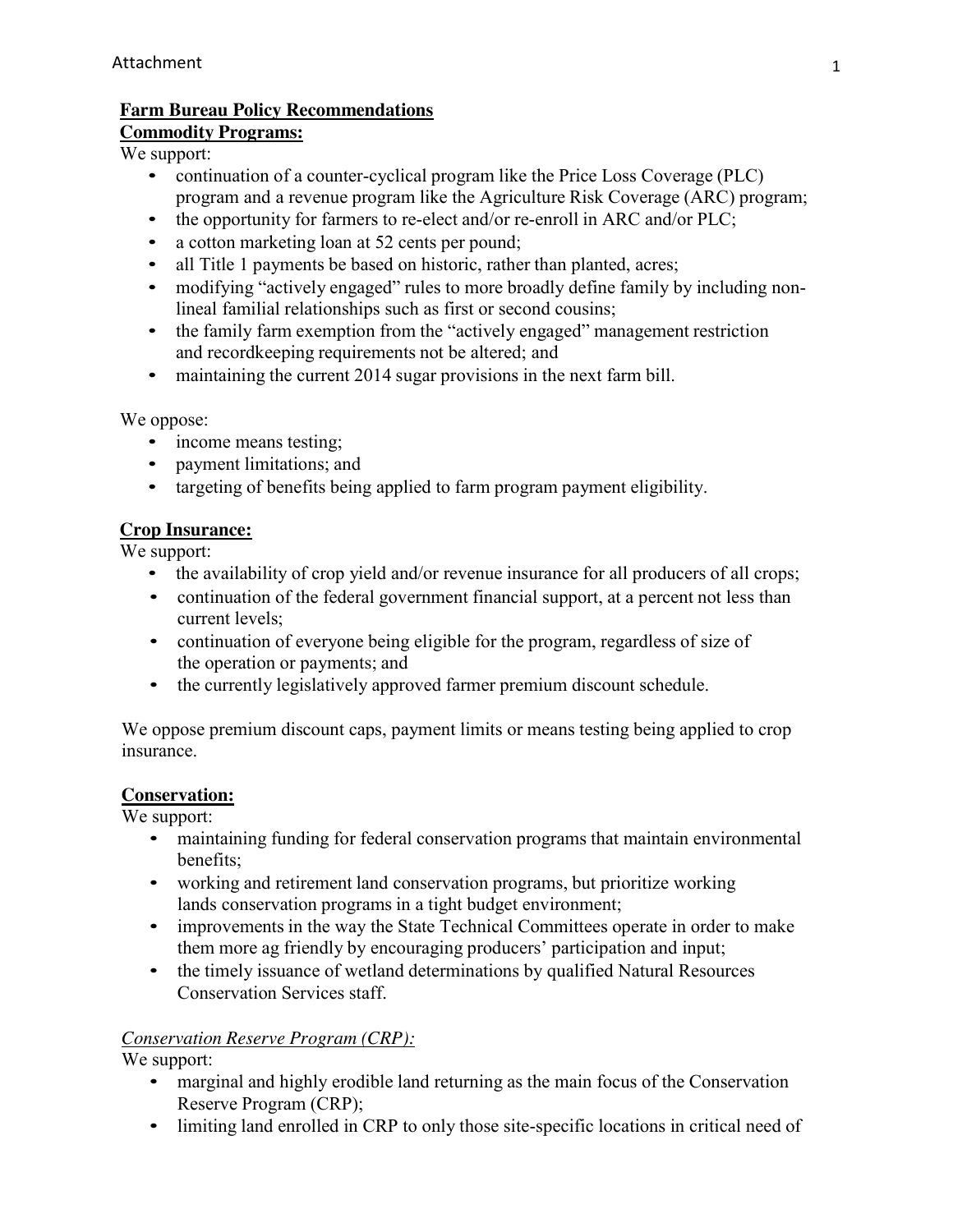conservation measures, such as highly erodible land. In regions where working land conservation programs are better for the rural economy, general whole farm enrollments should be eliminated unless all acres on the farm meet the local criteria for conservation measures;

- targeted acreage signups for the CRP that provide enhanced environmental protection, conservation and renewed economic opportunities in those areas; and
- the current rule limiting CRP acres to 25 percent of the total county crop acres including Conservation Reserve Enhancement Program (CREP) and all experimental pilot projects except for small acreage enrolled in continuous CRP.

## *Environmental Quality Incentives Program (EQIP):*

We support:

- maintaining the provision in current law that requires 60% of the Environmental Quality Incentives Program (EQIP) funding being targeted to livestock producers; and
- adequate funding for the Environmental Quality Incentives Program (EQIP) for fencing, fresh water and other livestock programs.

### *Conservation Stewardship Program (CSP):*

We support:

- funding for CSP with greater accessibility to farmers; and
- annual open enrollment for the CSP with shortened contracts if funding for the program cannot fully accommodate all applicants.

### **Specialty Crops***:*

We support:

- maintaining an \$80 million annual outlay for the Specialty Crop Block Grant Program with emphasis on fundamental research, marketing and promotions, and pest management programs;
- collaborating with USDA on how the Specialty Crop Block Grant Program (SCBGP) funds can be better spread among numerous entities and an appeals process for grants that have been awarded; and
- incorporating all types of fruits and vegetables (fresh, frozen, canned and dried) into the Fresh Fruit and Vegetable Program providing an affordable option for increasing the variety available year-round for low income school children and more market opportunities for producers. Priority must be given to fresh and locally grown product when available notwithstanding price.

### **Livestock:**

- exploration of new risk management tools for livestock producers; and
- programs for livestock and tree producers, which include the Livestock Forage Program, the Emergency Assistance for Livestock, Honey Bees, and Farm-Raised Fish Program, the Livestock Indemnity Program, the Tree Assistance Program, and the Emergency Haying and Grazing of CRP authorities.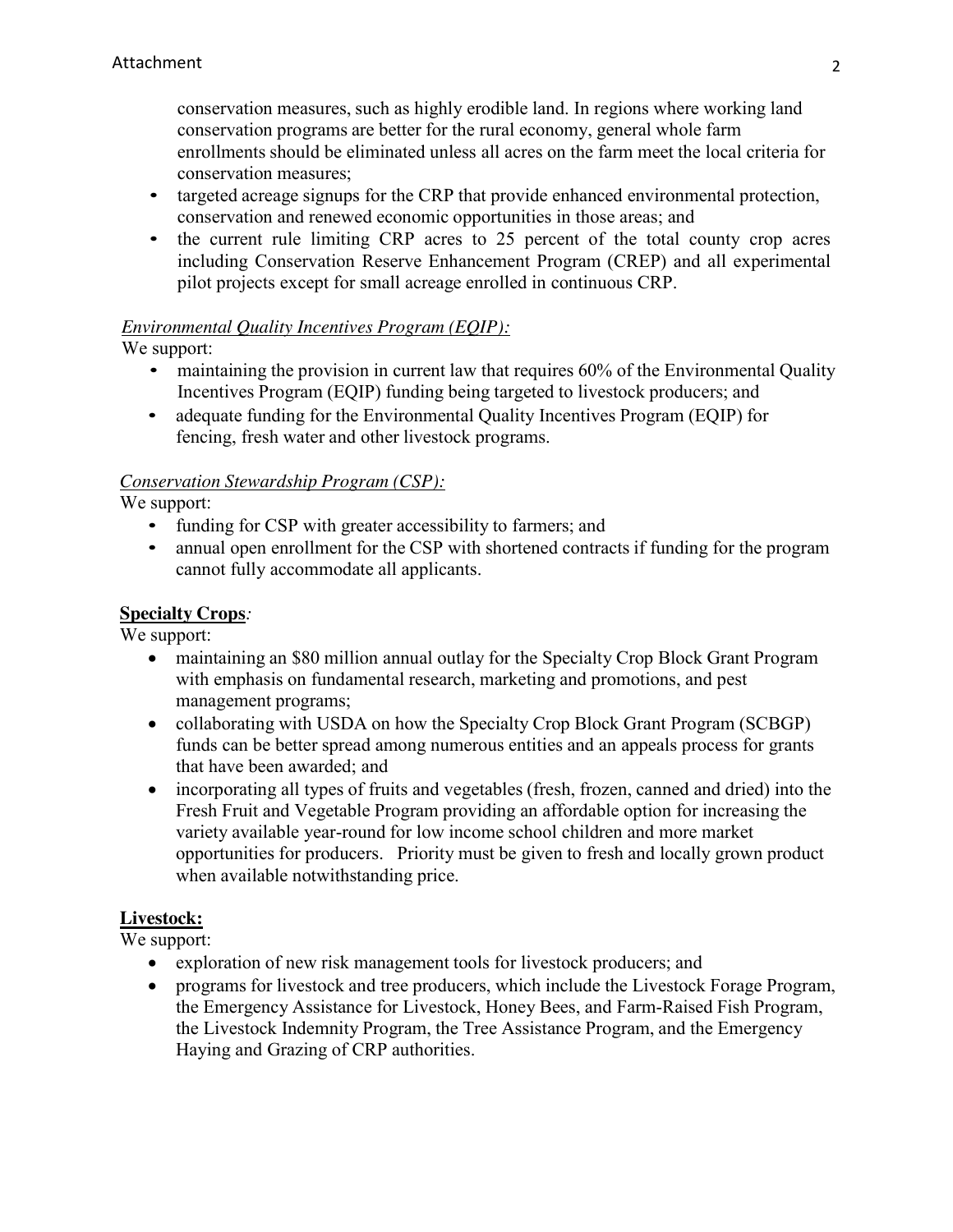## **Energy:**

We support maintaining the current funding level for the Rural Energy for America Program (REAP).

### **Rural Development***:*

We support:

- legislation that encourages rural economic development and emphasizes value-added opportunities in agriculture;
- streamlining programs and a more transparent and efficient grant and loan approval process for rural development programs that includes the timely approval of applications and a more effective priority-setting process so that federal funds are expended on projects with the greatest economic potential; and
- modifying the broadband programs to increase utilization of loans and grants in rural/underserved communities. We support adequate funding for improvements in USDA's Community Connect, Distance Learning and Telemedicine, and Rural Gigabit Network pilot programs.

**Trade**: We support the current funding level of \$200 million annually for the MAP program and \$34.5 million annually for the FMD program.

**Credit**: We support increasing the amount of funding authorized for the Farm Service Agency loan guarantee programs while maintaining the current caps on individual amounts a farmer may be granted.

### **Research***:*

We support:

- maintaining current funding levels for agricultural research and education; and
- federal investment in research that provides a mix of formula, competitive and special grants and reauthorization of the competitive research facilities program for land grant universities.

### **Acreage Crop Reporting Streamlining Initiative (ACRSI):**

- simplifying procedures, reducing paperwork requirements and streamlining interactions between the Farm Service Agency, the Natural Resources Conservation Service and the Risk Management Agency;
- requiring that all information obtained by government agencies on specific individuals or farms be kept confidential and not made available for public information;
- efforts to harmonize methods of property descriptions between FSA and RMA to streamline information sharing between the two agencies and to develop a common method to establish crop yields for the various programs;
- upgrading computer technology and appropriate software to allow the NRCS, FSA, RMA, and National Agricultural Statistics Service (NASS) to utilize and share the same farm program enrollment information and production, provided appropriate privacy disclosures and safeguards are utilized;
- "one-stop shopping"—all farm program agencies, where feasible, should be located